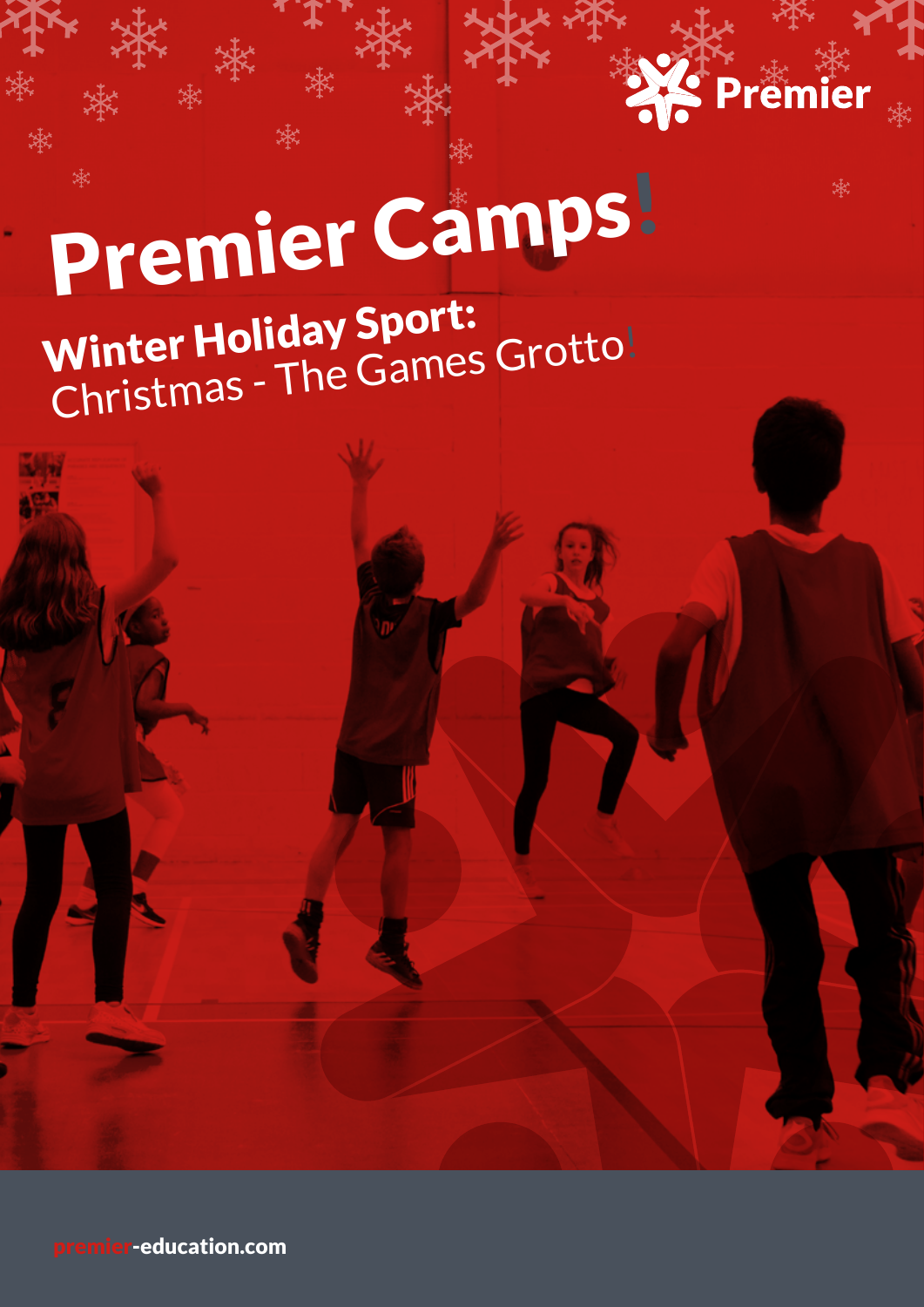# **Overview**

1. Santa's Skills

- 2. The Grinch
- 3. Sneaky Snowmen
- 4. Jack Frost
- 5. Scrooge
- 6. Ice Monsters
- 7. Santa and the Snowmen
- 8. Santa's Grotto
- 9. Santa's Elves Teamwork Games

漱

emi

茶

10. Reindeer Games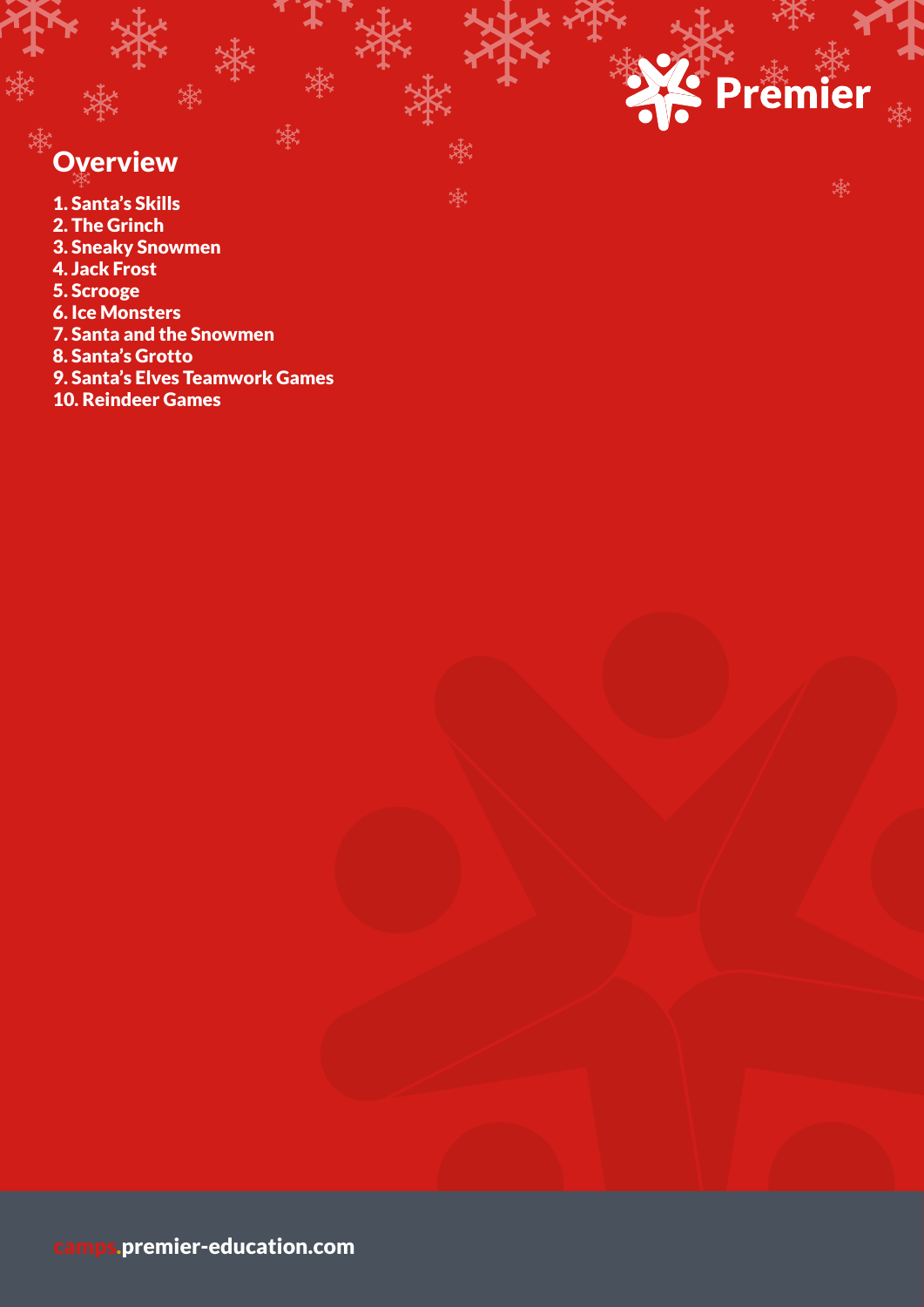| <b>XS Premier</b> |  |
|-------------------|--|
| JI.               |  |
|                   |  |

#### Activity 1: Santa's Skills

Risk Assessment: Children running into each other, slipping or tripping, pushing each other over. Ensure enough space to run and change direction, ensure children clear of activity rules.

#### Learning Expectations:

- Reaction speed and timings, agility movements.
- Improve performance and control.

Sport(s)/Activities: Multi Skills

Equipment: Markers, bibs

**Quals:** Multi Skills, NGB 2 Timings: Approx. 25-35 mins

Age range: 8-12

#### Activity Description:

#### Santa's Skills:

Very simple game in which players have to perform simple tricks with the ball or piece of equipment. Each player starts with a ball, the Act Pro then says, "Elves, can you do this trick..." Act Pro then adds different actions to the end of the sentence, such as jump over the ball with both feet together. Other actions include hopping over the ball, sitting on the ball and spinning around, throw ball and catch it and run around the ball as fast as you can. Use your imagination there are loads.

| <b>Inclusion Ideas:</b> |                                                                                                                                  | Low No's Ideas:                                                                                                                    |
|-------------------------|----------------------------------------------------------------------------------------------------------------------------------|------------------------------------------------------------------------------------------------------------------------------------|
| <b>SPACE:</b>           | Set specific places / areas for the<br>children to perform in or on floor spots.                                                 | Can easily be done with low numbers with children<br>working in 1s and 2s copying the Act Pro.                                     |
| <b>TASK:</b>            | Vary the types of activities completing<br>using one arm one foot, certain feet                                                  | <b>Coaching Tips:</b>                                                                                                              |
| <b>EQUIP:</b>           | (right or left), work in pairs, 3's, 4's.<br>Change size type of balls to use or vary<br>equipment e.g. bean bag, hula hoop,     | Children will complete a range of activities, essential<br>that all children stay safe and are not being silly, out<br>of control. |
| <b>PEOPLE:</b>          | quoit.<br>Be aware of ability levels and pay<br>attention to the type of equipment and<br>activities that the children are being | Emphasise control and that they must be able to<br>catch ball, keep it near their bodies, not fall over etc.                       |

asked to do.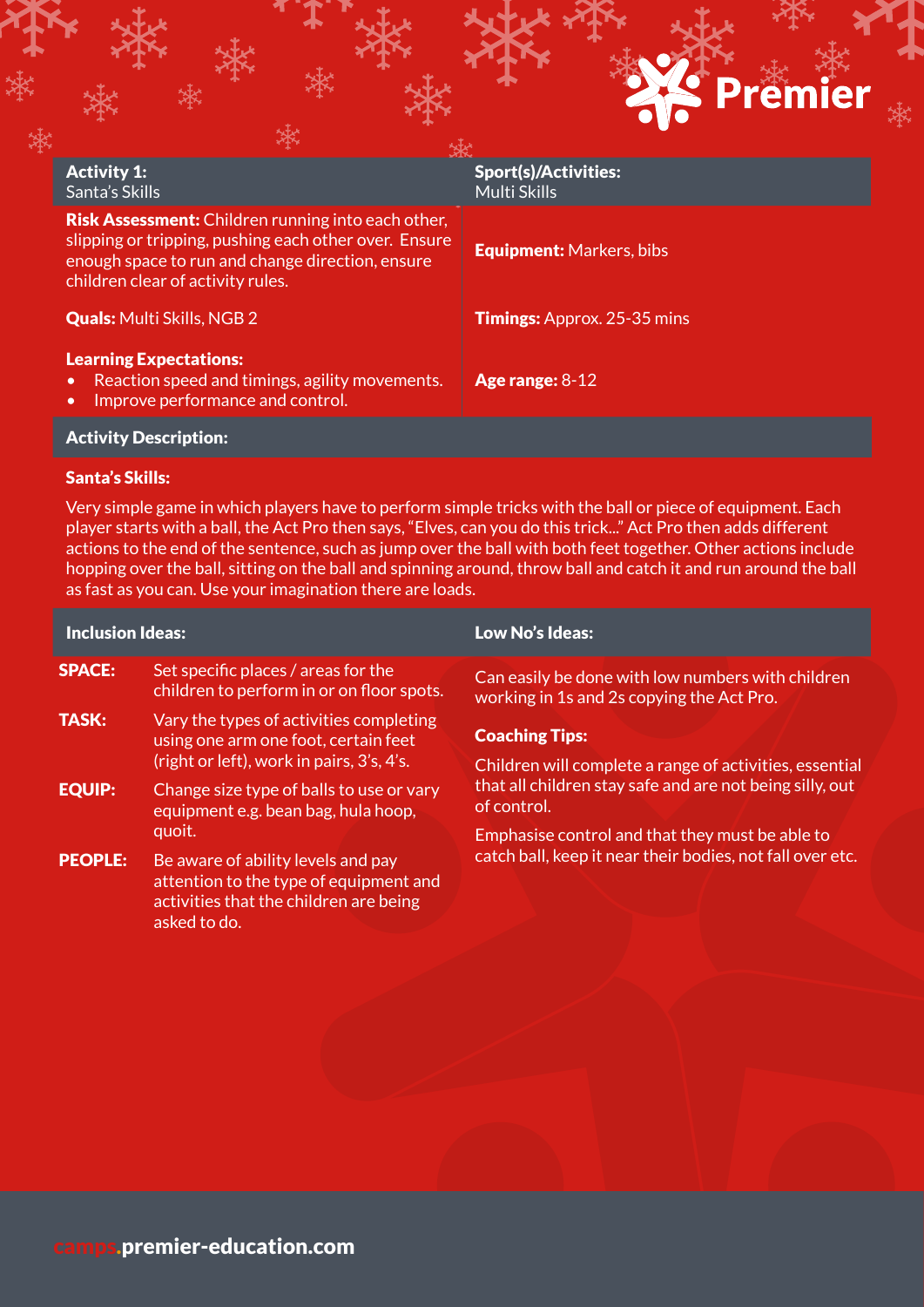#### Activity 2: The Grinch

Risk Assessment: Children running into each other, slipping or tripping, pushing each other over. Ensure enough space to run and change direction, ensure children clear of activity rules.

#### Learning Expectations:

- Reaction speed and timings, agility movements.
- Improve performance and control.

Sport(s)/Activities: Multi Skills

Equipment: Markers, bibs

**Quals:** Multi Skills, NGB 2 Timings: Approx. 25-35 mins

Age range: 8-12

#### Activity Description:

#### The Grinch:

Nominate a player as the designated tagger (The Grinch) who runs around the square and tags players (elves) who attempt to run from one side of Santa's workshop to the other. If a player gets tagged, they stand still where they are caught as an obstacle. The winner will be the last remaining elf. Progress to elves becoming Grinches when caught to also catch more elves.

#### Inclusion Ideas: Low No's Ideas:

- SPACE: Make space bigger or smaller.
- TASK: Use more taggers. Nominate just one person who cans un-freeze the players. Play as a team game.
- EQUIP: Children use light balls / bibs to throw rather than tag each other.
- PEOPLE: Be aware of ability levels and pay attention to the type of equipment and activities that the children are being asked to do.

Can play  $1 \vee 1 / 2 \vee 2$  freeze ray wars using bibs as freeze rays that each player throws. Play in a western showdown type game.

#### Coaching Tips:

Players will run out of the square to avoid being caught, reemphasise safety.

Some players may find this easy and stand still not getting caught. Be aware of this and introduce modifications to the game, e.g. they can't stand still or must save as many people as possible.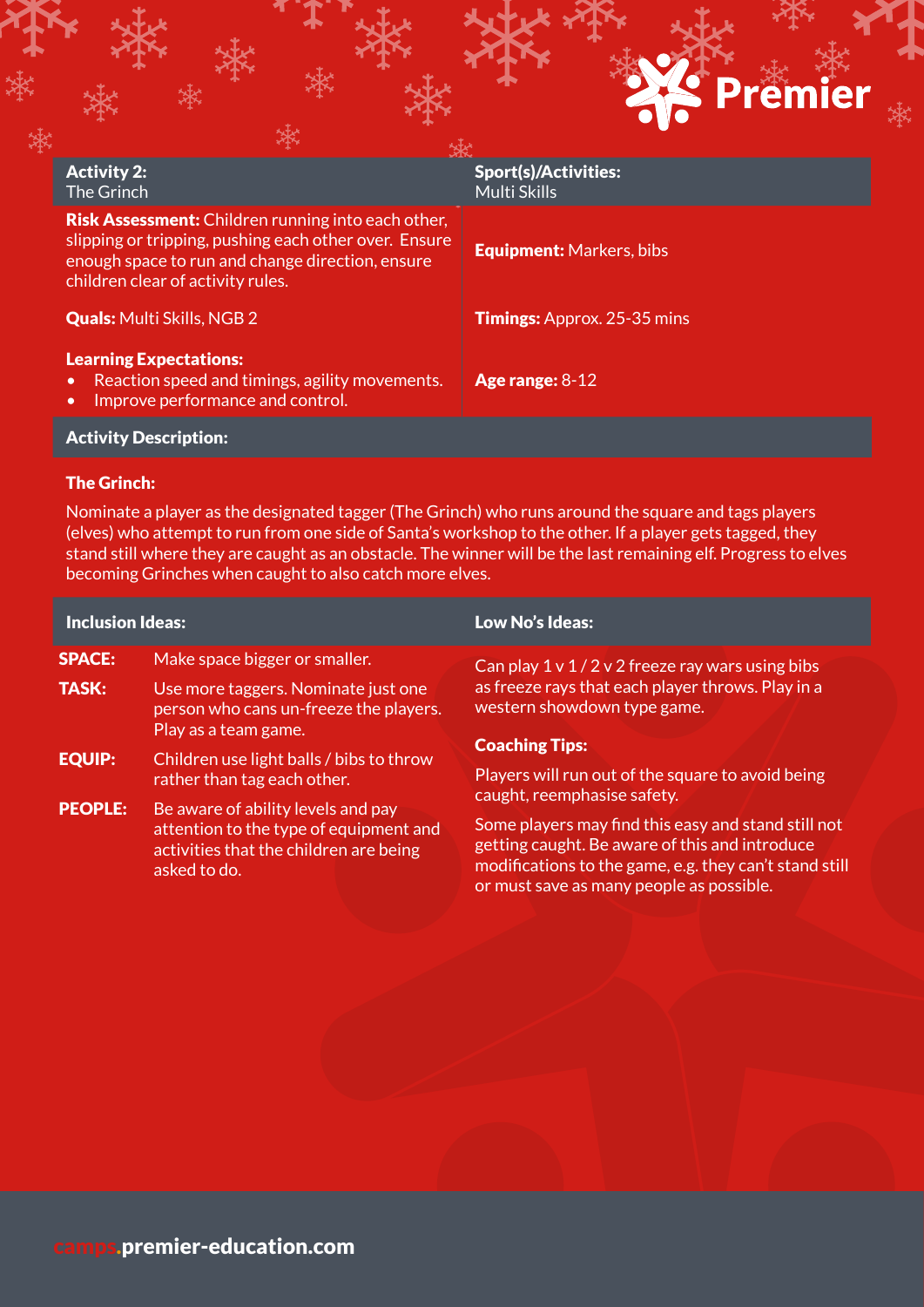|              | <b>SPremier</b> |  |
|--------------|-----------------|--|
| $\mathbf{u}$ |                 |  |
|              |                 |  |

## Activity 3: Sneaky Snowmen Risk Assessment: Children running into each other, slipping or tripping, pushing each other over. Ensure enough space to run and change direction, ensure children clear of activity rules. **Quals:** Multi Skills, NGB 2 Timings: Approx. 25-35 mins

#### Learning Expectations:

- Reaction speed and timings, agility movements.
- Improve performance and control.

Sport(s)/Activities: Multi Skills

Equipment: Markers, bibs

Age range: 8-12

#### Activity Description:

#### Sneaky Snowmen:

Starts with all Snowmen running around inside the field. Get players to do lots of twists and turns in and out of other players. Inform players that when the Act Pro shouts, "freeze!" they have to stop still in the best shape they can make with their bodies, praise the good ones. Keep freezing every now and then. Inform players that when you shout, "POSE" you want them to imagine that they are the biggest/smallest/widest/ flattest etc. snowman in the world. Praise the good ones. Play around with different ideas.

Progress to the snowmen only being able to move when the Act Pro isn't looking, meaning they freeze when he/she turns around. Any snowman seen moving will be melted into a puddle with a hairdryer by the Act Pro. The other snowmen can rebuild melted snowmen when the Act Pro looks away again.

| <b>Inclusion Ideas:</b> |                                                                                                                                                                             | <b>Low No's Ideas:</b>                                                                                                           |
|-------------------------|-----------------------------------------------------------------------------------------------------------------------------------------------------------------------------|----------------------------------------------------------------------------------------------------------------------------------|
| <b>SPACE:</b>           | Make space bigger/smaller.                                                                                                                                                  | Can easily be done with low numbers.                                                                                             |
| <b>TASK:</b>            | Vary the movement activities, different<br>directions, types, using equipment.                                                                                              | <b>Coaching Tips:</b>                                                                                                            |
| <b>EQUIP:</b>           | Children carry / dribble a variety of<br>different equipment whilst performing<br>the tasks.                                                                                | Players will perform very silly shapes and lose<br>control, emphasise that we are looking for<br>controlled and balanced shapes. |
| <b>PEOPLE:</b>          | Be aware of ability levels and pay<br>attention to the type of equipment and<br>activities that the children are being<br>asked to do. Introduce judges for best<br>shapes. |                                                                                                                                  |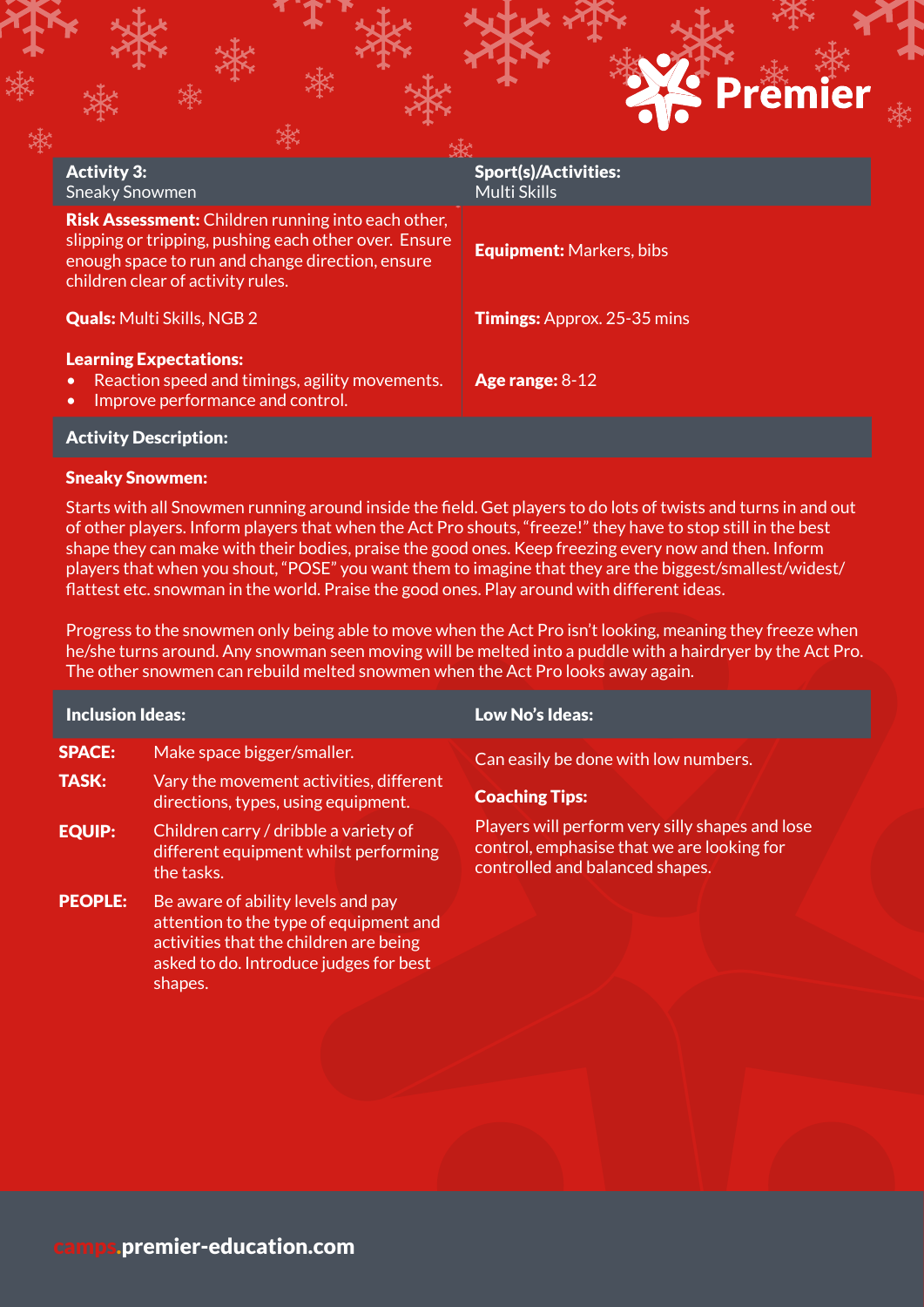

| <b>Activity 4:</b><br>Jack Frost                                                                                                                                                                                                               | <b>Sport(s)/Activities:</b><br>Multi Skills |
|------------------------------------------------------------------------------------------------------------------------------------------------------------------------------------------------------------------------------------------------|---------------------------------------------|
| <b>Risk Assessment:</b> Children running into each<br>other, slipping or tripping, pushing each other over.<br>Ensure enough space to run and change direction,<br>ensure children clear of activity rules, e.g. this is a no<br>contact game. | <b>Equipment:</b> Markers, bibs, soft ball  |
| <b>Quals:</b> Multi Skills, NGB 2                                                                                                                                                                                                              | <b>Timings:</b> Approx. 25-35 mins          |
| <b>Learning Expectations:</b><br>Reaction speed and timings, agility movements.<br>$\bullet$                                                                                                                                                   | Age range: $8-12$                           |

Activity Description:

• Improve performance and control.

#### Jack Frost:

All children find a space in the safety zone, lying down on their front, covering their eyes. The Act Pro then walks around and, making sure nobody is looking, taps one person on the shoulder - they are Jack Frost. Jack Frost keeps this a secret and the children then start to move inside the area as if in deep snow / a blizzard / ice skating etc. The Act Pro then throws the ball into the air shouting "IT'S WINTER TIME", and Jack Frost then reveals themself by shouting "I'M JACK FROST". They then have to tag as many people as they can, turning them into ice sculptures which means they stay in the same spot until the game ends .

| <b>Inclusion Ideas:</b> |                                                                                                                                          | Low No's Ideas:                                                                                                                                                  |
|-------------------------|------------------------------------------------------------------------------------------------------------------------------------------|------------------------------------------------------------------------------------------------------------------------------------------------------------------|
| <b>SPACE:</b>           | Make space bigger or smaller. The less<br>space the more difficult the game.                                                             | Play $1 \vee 1/2 \vee 2$ games. Swap roles and introduce<br>a timer to see how long the participants can avoid                                                   |
| <b>TASK:</b>            | Include 'hide outs' where children can<br>have a rest.                                                                                   | being frozen for and have a competition.                                                                                                                         |
| <b>EQUIP:</b>           | Introduce a bib or soft ball that Jack<br>Frost must throw to freeze the children.                                                       | <b>Coaching Tips:</b><br>Children can get a little carried away with the theme                                                                                   |
| <b>PEOPLE:</b>          | Give lower ability children bibs (1-3<br>bibs as tails) to be pulled out, Introduce<br>players to save people who have been<br>captured. | and will scream or be silly. Important to maintain<br>control and behaviour explaining the outcome of the<br>game is to dodge, be controlled and not get caught. |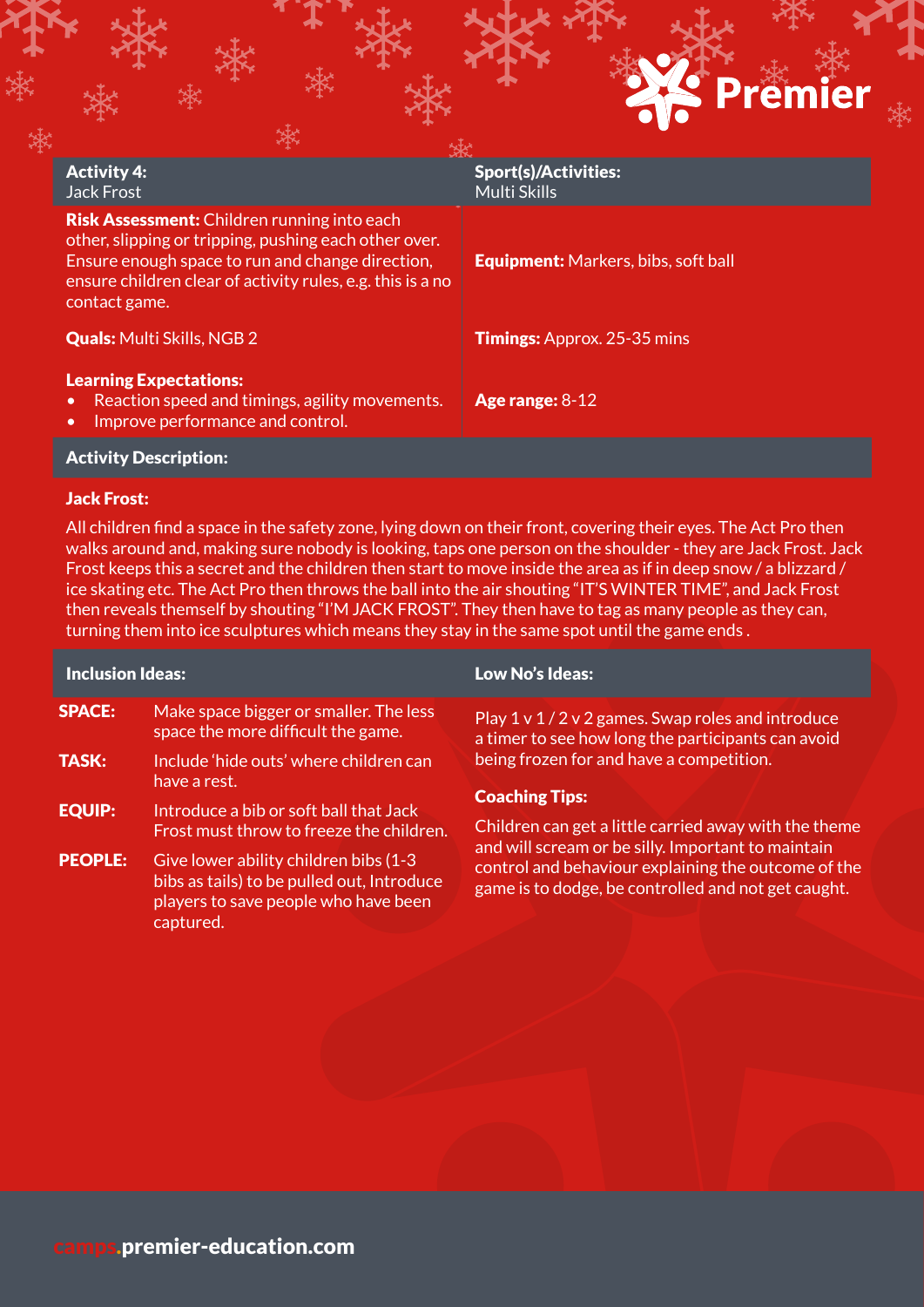|     | <b>SPremier</b> |  |
|-----|-----------------|--|
| Jr. |                 |  |
|     |                 |  |

## Activity 5: Scrooge Risk Assessment: Children running into each other, slipping or tripping, pushing each other over. Ensure enough space to run and change direction, ensure children clear of activity rules. **Quals:** Multi Skills, NGB 2 Timings: Approx. 25-35 mins

#### Learning Expectations:

- Reaction speed and timings, agility movements.
- Improve performance and control.

Sport(s)/Activities: Multi Skills

Equipment: Markers, bibs

Age range: 8-12

#### Activity Description:

#### Scrooge:

Use a standard square. Choose one player to be 'Scrooge' and give this player a bib so that everybody knows who Scrooge is. Scrooge then has to chase everybody around the square. When somebody gets tagged they lose their Christmas spirit and join Scrooge and attempt to take other people's Christmas spirit. Keep playing until you have one player remaining. Progress by introducing one player as Santa Claus to restore people's Christmas spirit by hitting them with a ball or bib.

| <b>Inclusion Ideas:</b>  |                                                                                                                                        | Low No's Ideas:                                                                            |  |
|--------------------------|----------------------------------------------------------------------------------------------------------------------------------------|--------------------------------------------------------------------------------------------|--|
| <b>SPACE:</b>            | Make space bigger/smaller depending on<br>numbers.                                                                                     | Children could complete an assault course or timed<br>challenge while joined with Scrooge. |  |
| <b>TASK:</b>             | Have a competition to see which player<br>can last the longest, children must move                                                     | <b>Coaching Tips:</b>                                                                      |  |
| in different directions. | Players will separate from their group and lose                                                                                        |                                                                                            |  |
| <b>EQUIP:</b>            | Bib for original scrooge.                                                                                                              | control; they must stay together, keep control.                                            |  |
| <b>PEOPLE:</b>           | Be aware of ability levels and pay<br>attention to the type of equipment and<br>activities that the children are being<br>asked to do. | Keep it safe don't allow players to be dragged around<br>to quickly.                       |  |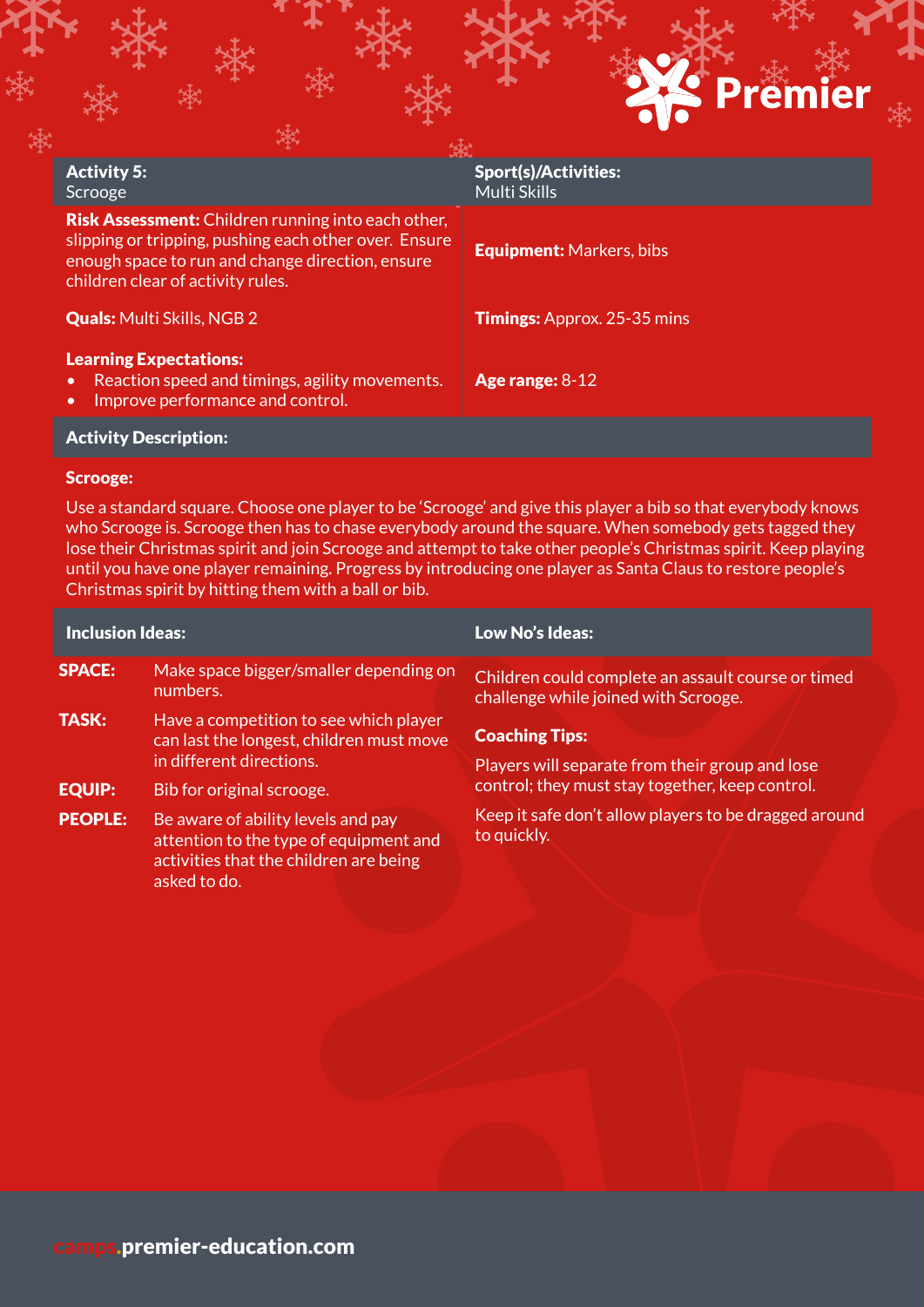

| <b>Activity 6:</b><br>Ice Monsters                                                                                                                                                                                                             | <b>Sport(s)/Activities:</b><br>Multi Skills |
|------------------------------------------------------------------------------------------------------------------------------------------------------------------------------------------------------------------------------------------------|---------------------------------------------|
| <b>Risk Assessment:</b> Children running into each<br>other, slipping or tripping, pushing each other over.<br>Ensure enough space to run and change direction,<br>ensure children clear of activity rules, e.g. this is a no<br>contact game. | <b>Equipment:</b> Markers, bibs, soft ball  |
| <b>Quals:</b> Multi Skills, NGB 2                                                                                                                                                                                                              | <b>Timings: Approx. 25-35 mins</b>          |
| <b>Learning Expectations:</b>                                                                                                                                                                                                                  |                                             |

- Reaction speed and timings, agility movements.
- Improve performance and control.

Activity Description:

#### Ice Monsters:

The game begins with the Ice Monsters at the side of the area in the 'scary mountains'. On the Act Pro's command they enter the area and begin to tag the 'townspeople'. When the children are tagged, they are frozen and the other children have to free them by going underneath their legs (depending on playing surface) or hitting their hands or feet to break the ice.

Age range: 8-12

| <b>Inclusion Ideas:</b> |                                                                                               | Low No's Ideas:                                                                                                                                                                                                           |  |
|-------------------------|-----------------------------------------------------------------------------------------------|---------------------------------------------------------------------------------------------------------------------------------------------------------------------------------------------------------------------------|--|
| <b>SPACE:</b>           | Make space bigger or smaller. The less<br>space the more difficult the game.                  | Play 1 v 1/2 v 2 games - Ice Monsters vs. village<br>people. Swap roles and introduce a timer to see how                                                                                                                  |  |
| <b>TASK:</b>            | Introduce more or less Ice Monsters.<br>Children jump, hop skip.                              | long the participants can avoid being frozen for and<br>have a competition.                                                                                                                                               |  |
| <b>EQUIP:</b>           | Introduce a bib or soft ball that Ice<br>Monsters must throw.                                 | <b>Coaching Tips:</b>                                                                                                                                                                                                     |  |
| <b>PEOPLE:</b>          | Give lower ability children bibs (1-3<br>bibs as tails), to be pulled out by Ice<br>Monsters. | Children can get a little carried away with the theme<br>and will scream or be silly. Important to maintain<br>control and behaviour explaining the outcome of the<br>game is to dodge, be controlled and not get caught. |  |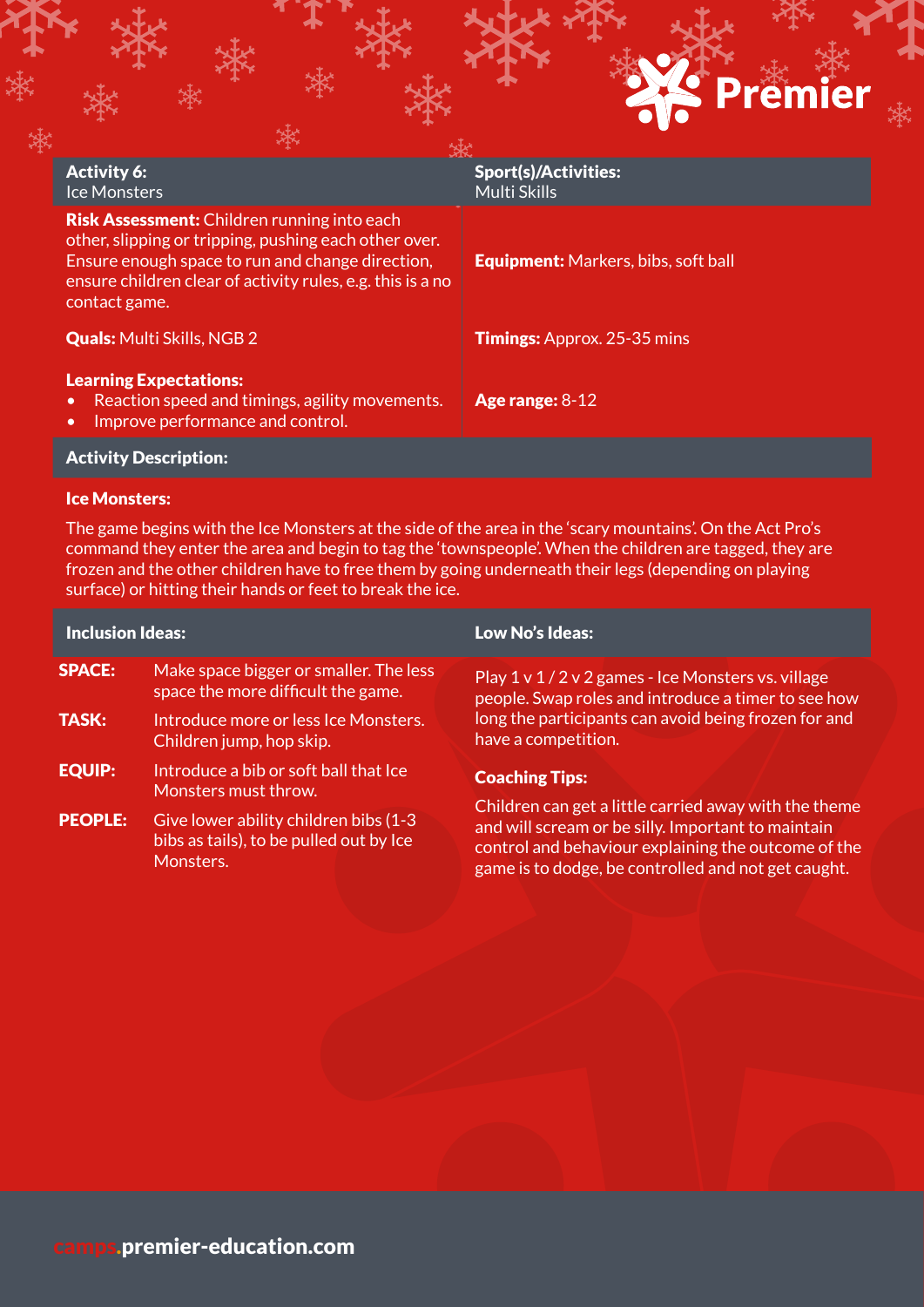|              | <b>XS Premier</b> |  |
|--------------|-------------------|--|
| $\mathbf{1}$ |                   |  |
|              |                   |  |

## Activity 7: Santa and the Snowmen Risk Assessment: Children running into each other, slipping or tripping, pushing each other over. Ensure enough space to run and change direction, ensure children clear of activity rules. **Quals:** Multi Skills, NGB 2 Timings: Approx. 25-35 mins

#### Learning Expectations:

- Reaction speed and timings, agility movements.
- Improve performance and control.

Sport(s)/Activities: Multi Skills

Equipment: Markers, bibs

Age range: 8-12

#### Activity Description:

#### Santa and the Snowmen:

Place a line of cones / spots down the centre of the grid, ask players to get into pairs and find themselves one of the central cones / spots. Players should have a bib tucked into their shorts like a tail. They should then face each other on either side of the central cone. The players are then instructed that every player on the left of the central cone is the home team (Santa) and all the players on the right are the away team (Snowmen). The Act Pro then calls out "Santa" or "Snowmen". If the coach shouts "Santa", all the players on the home team run to the outside line on the home side with their partner (the away player) trying to pull their tail out before they get there. If the Act Pro shouts out "Snowmen", the home players chase the away players.

| <b>Inclusion Ideas:</b> |                                                                                               | Low No's Ideas:                                                                                         |
|-------------------------|-----------------------------------------------------------------------------------------------|---------------------------------------------------------------------------------------------------------|
| <b>SPACE:</b>           | Make running distance longer / shorter.                                                       | Can be played in pairs.                                                                                 |
| <b>TASK:</b>            | Get children to jump on the spot, turn<br>and change direction, swap sides, Act               | <b>Coaching Tips:</b>                                                                                   |
|                         | Pro confuses by pointing in wrong<br>direction.                                               | Some players may go the opposite way at same time,<br>be sure to leave enough space in between to avoid |
| <b>EQUIP:</b>           | Children can have a ball in hands or at<br>feet.                                              | collisions.                                                                                             |
| <b>PEOPLE:</b>          | Group children of similar abilities to<br>ensure inclusion and engagement in the<br>activity. |                                                                                                         |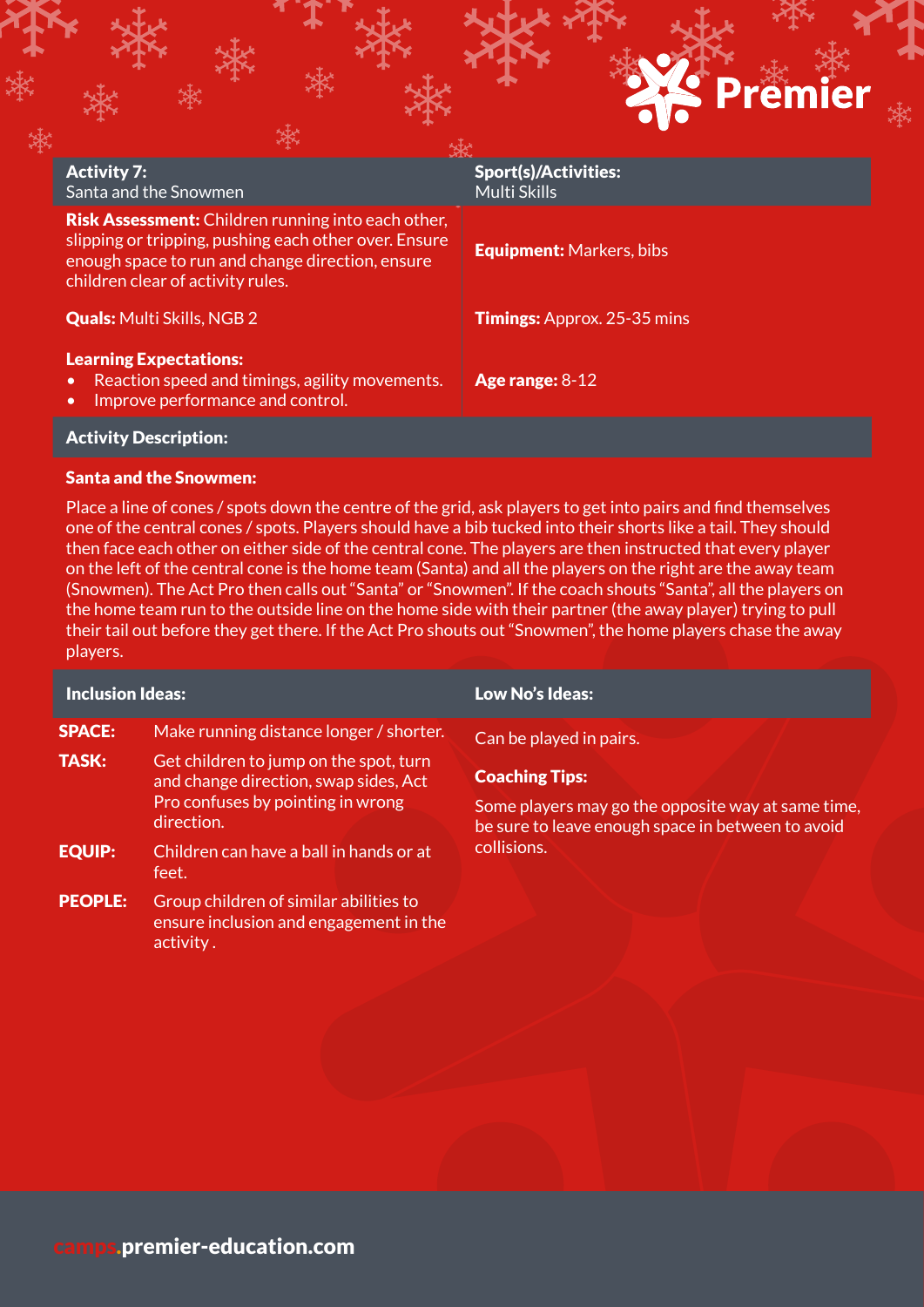

#### Activity 8: Santa's Grotto

**Risk Assessment:** Ensure there is appropriate space for all participants to avoid collisions. Check surface for slips and trips, ensure appropriate balls are used and safety expiations are thoroughly explained to avoid any accidents or injuries. No head shots.

#### Learning Expectations:

- Reaction speed and timings, agility movements.
- Improve performance and control.

Sport(s)/Activities: Multi Skills

**Equipment:** Size 3 rugby balls

**Quals:** Multi Skills, NGB 2 **Timings:** Approx. 45-55 mins

Age range: 8-12

### Activity Description:

#### Santa's Grotto:

Split children evenly into 4 equally sized boxes. The children must move in and out of the space with control in a range of different directions. All children then carry a rugby ball (a present from Santa's workshop) with both hands and perform the same various movements, keeping the ball in both hands while staying in their designated zone - no collisions or bumps. On Act Pro's command:

- 1: Children throw and catch ball to themselves and continue to move.
- 2: Exchange with another partner without dropping any balls.
- 3: Place the ball on the floor and collect a new ball.
- 4: Change grids clockwise / anticlockwise.
- 5: Change grids diagonally.

Try combining numbers, e.g. 1 and 5. Children must not drop the presents as they will break and some poor children wont get any presents this year!

#### Inclusion Ideas: Low No's Ideas: SPACE: TASK: EQUIP: PEOPLE: Set some easy and hard tasks so that children of certain abilities can be challenged appropriately. Give children lives e.g. if they bump into someone they lose a life. Types of balls - use smaller sponge balls. Ensure children are partnered with children of similar abilities and size. Can be played with small amounts of children. Coaching Tips: Children will carry their ball with one hand. Be aware of this and emphasize that it is a key rule in tag rugby that children carry the ball with both hands.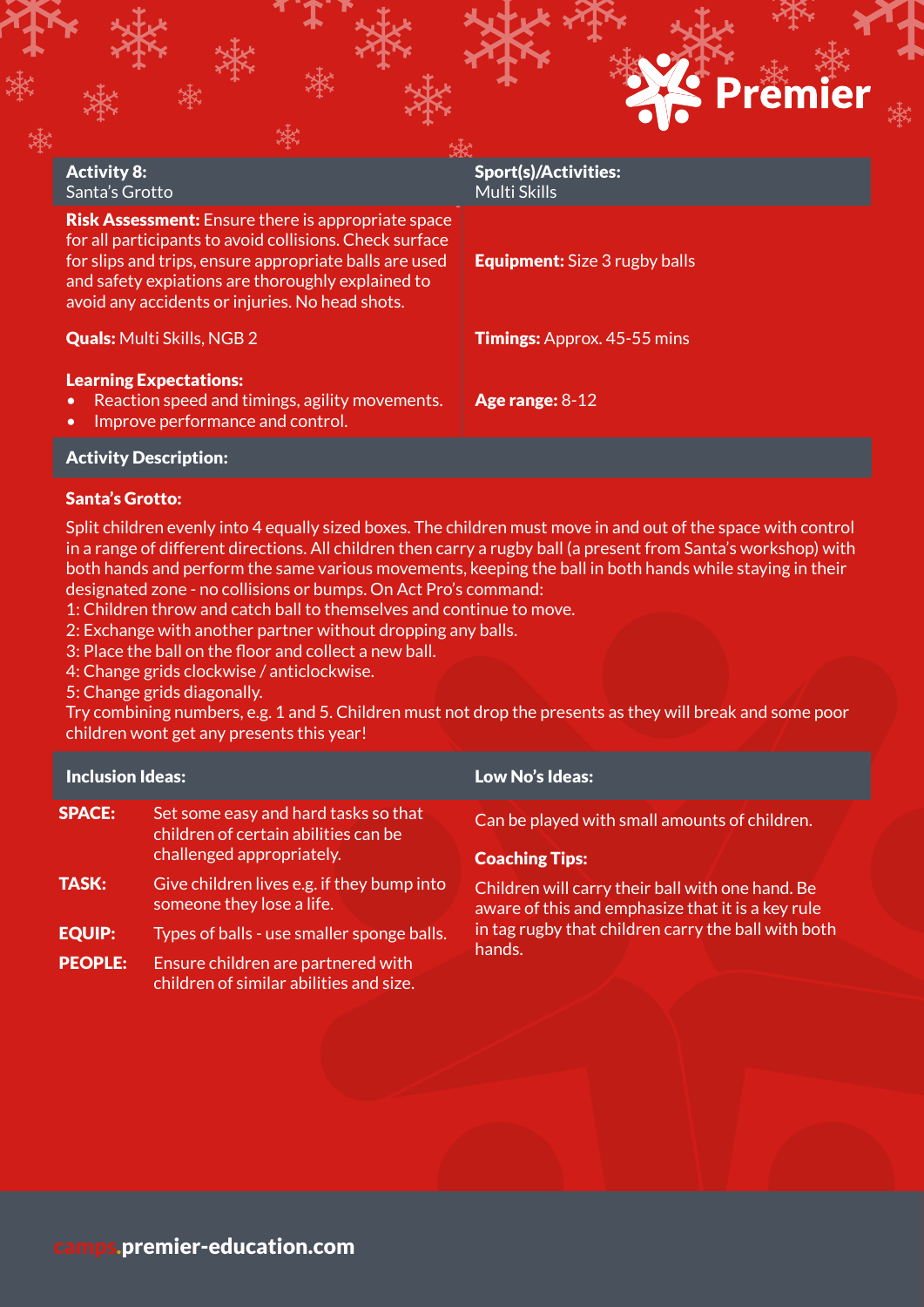| <b>Activity 9:</b><br><b>Santa's Elves Teamwork Games</b>                                                                                                                                           | <b>Sport(s)/Activities:</b><br>Multi Skills                      |
|-----------------------------------------------------------------------------------------------------------------------------------------------------------------------------------------------------|------------------------------------------------------------------|
| <b>Risk Assessment:</b> Children will be moving and<br>collaborating in teams. Remember to provide<br>enough space to avoid bumps and collisions and<br>floor is clear of any slip or trip hazards. | <b>Equipment:</b> Markers, range of balls, hoops, mats,<br>spots |
| <b>Quals:</b> Multi Skills Level 2, NGB 2                                                                                                                                                           | <b>Timings: Approx. 45-55 mins</b>                               |
| <b>Learning Expectations:</b><br>Control, balance and coordination skills.<br>$\bullet$                                                                                                             | Age range: $8-12$                                                |

How to improve performance as a team.

Activity Description:

#### Santa's Elves Teamwork Games:

Each team has a ball that has to be taken from one side of the area to the other and back. The children have to follow guidelines set by the Act Pro to do this - festive music will also help set the scene. The guidelines are:

- 1. No rules is as creative as possible.
- 2. Ball cannot touch floor. Players can not touch ball with hands or feet.
- 3. Ball must not leave floor. Players cannot touch ball with hands or feet.
- 4. Ball is allowed to touch floor but it does not have to. Players are not allowed to touch the ball with any body part or item of clothing (that they are wearing).
- 5. The player in possession of the ball is not allowed to move at all, no turning, stretching, throwing allowed - completely frozen.
- 6. All players must be touching the ball at all times.
- 7. Same as 6 but each player must use a different body part to touch the ball.

| <b>Inclusion Ideas:</b> |                                                                                                                  | Low No's Ideas:                                                                                                                                                                                                   |
|-------------------------|------------------------------------------------------------------------------------------------------------------|-------------------------------------------------------------------------------------------------------------------------------------------------------------------------------------------------------------------|
| <b>SPACE:</b>           | Make the distance the ball has to travel<br>longer or shorter dependent on age<br>range and abilities.           | Can be done in small groups; can be even done<br>individually little like an egg and spoon race!                                                                                                                  |
| <b>TASK:</b>            | Children have a set time limit to get<br>across. Have races which children must<br>complete on one leg each etc. | <b>Coaching Tips:</b><br>This game is not very energetic or fast paced so<br>don't have children sat around too long talking<br>and discussing how to perform the activity; set<br>timescales to get them moving. |
| <b>EQUIP:</b>           | Vary the size / number sizes and shapes<br>of balls.                                                             |                                                                                                                                                                                                                   |
| <b>PEOPLE:</b>          | Give children captain and referee roles,<br>judges on best team work etc.                                        |                                                                                                                                                                                                                   |